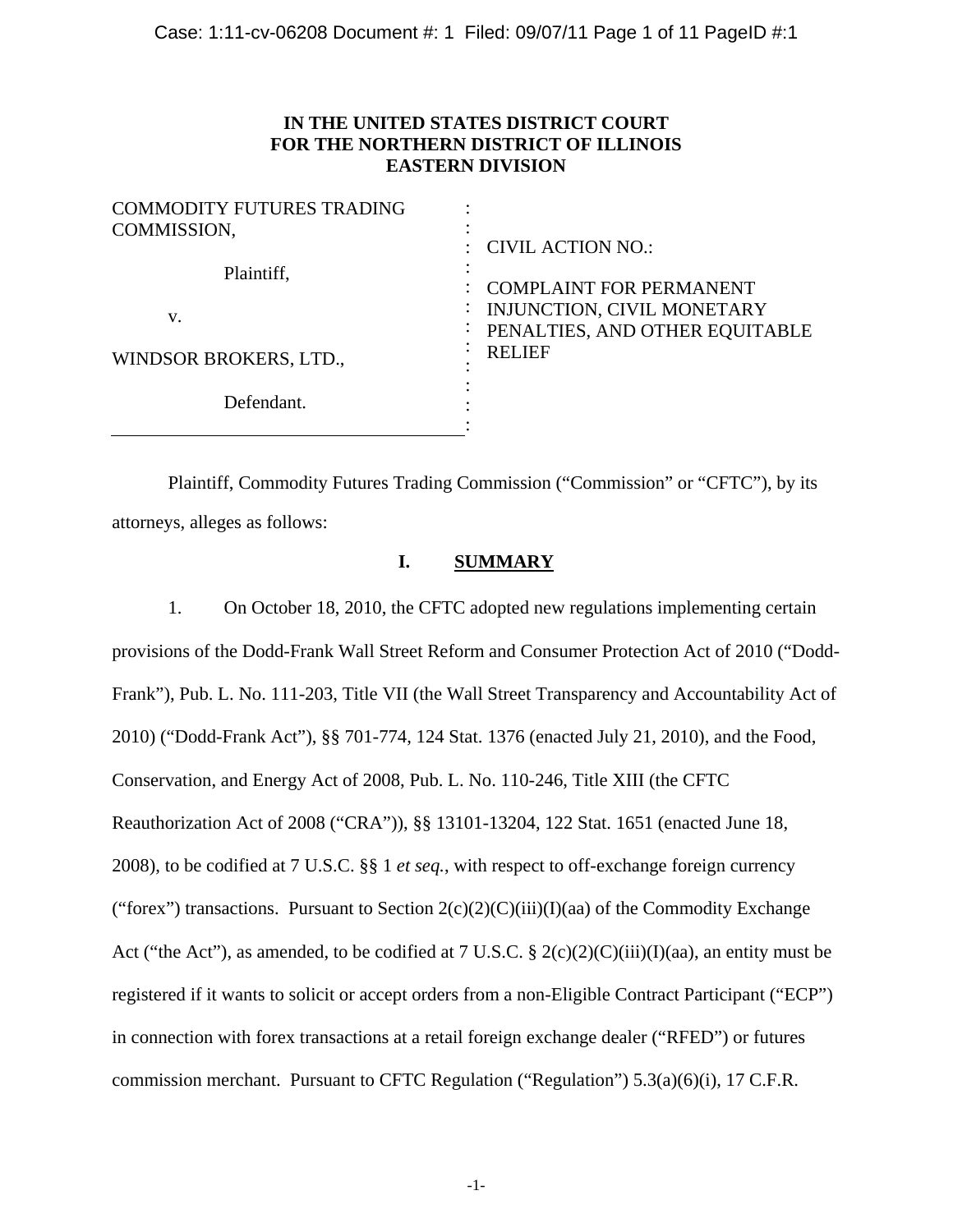#### Case: 1:11-cv-06208 Document #: 1 Filed: 09/07/11 Page 2 of 11 PageID #:2

 $\S$  5.3(a)(6)(i) (2011), in connection with retail forex transactions, all RFEDs must have been registered with the CFTC by October 18, 2010.

2. Beginning on October 18, 2010 and continuing to the present (the "relevant period"), Windsor Brokers, Ltd. ("Windsor") solicits or accepts orders from non-ECPs located in the United States in connection with retail forex transactions and is, or offers to be the counterparty to these retail forex transactions without being registered as an RFED with the CFTC, in violation of Section  $2(c)(2)(C)(iii)(I)(aa)$  of the Act, as amended, to be codified at 7 U.S.C. § 2(c)(2)(C)(iii)(I)(aa) and Regulation 5.3(a)(6)(i), 17 C.F.R. § 5.3(a)(6)(i) (2011).

3. By virtue of this conduct and the further conduct described herein, Windsor has engaged, is engaging, or is about to engage in acts and practices in violation of the Act, as amended, and the Regulations.

4. Accordingly, pursuant to Section 6c of the Act, as amended, to be codified at 7 U.S.C. § 13a-1, and Section 2(c)(2) of the Act, as amended, to be codified at 7 U.S.C. § 2(c)(2), the Commission brings this action to enjoin Windsor's unlawful acts and practices and to compel its compliance with the Act, as amended, and the Regulations and to further enjoin Windsor from engaging in certain commodity or forex-related activity, including, through its website, soliciting or accepting orders from customers or offering to be the counterparty to customers' forex transactions, without appropriate registration with the Commission.

5. In addition, the Commission seeks civil monetary penalties and remedial ancillary relief, including, but not limited to, trading and registration bans, disgorgement, rescission, preand post-judgment interest, and such other relief as the Court may deem necessary and appropriate.

-2-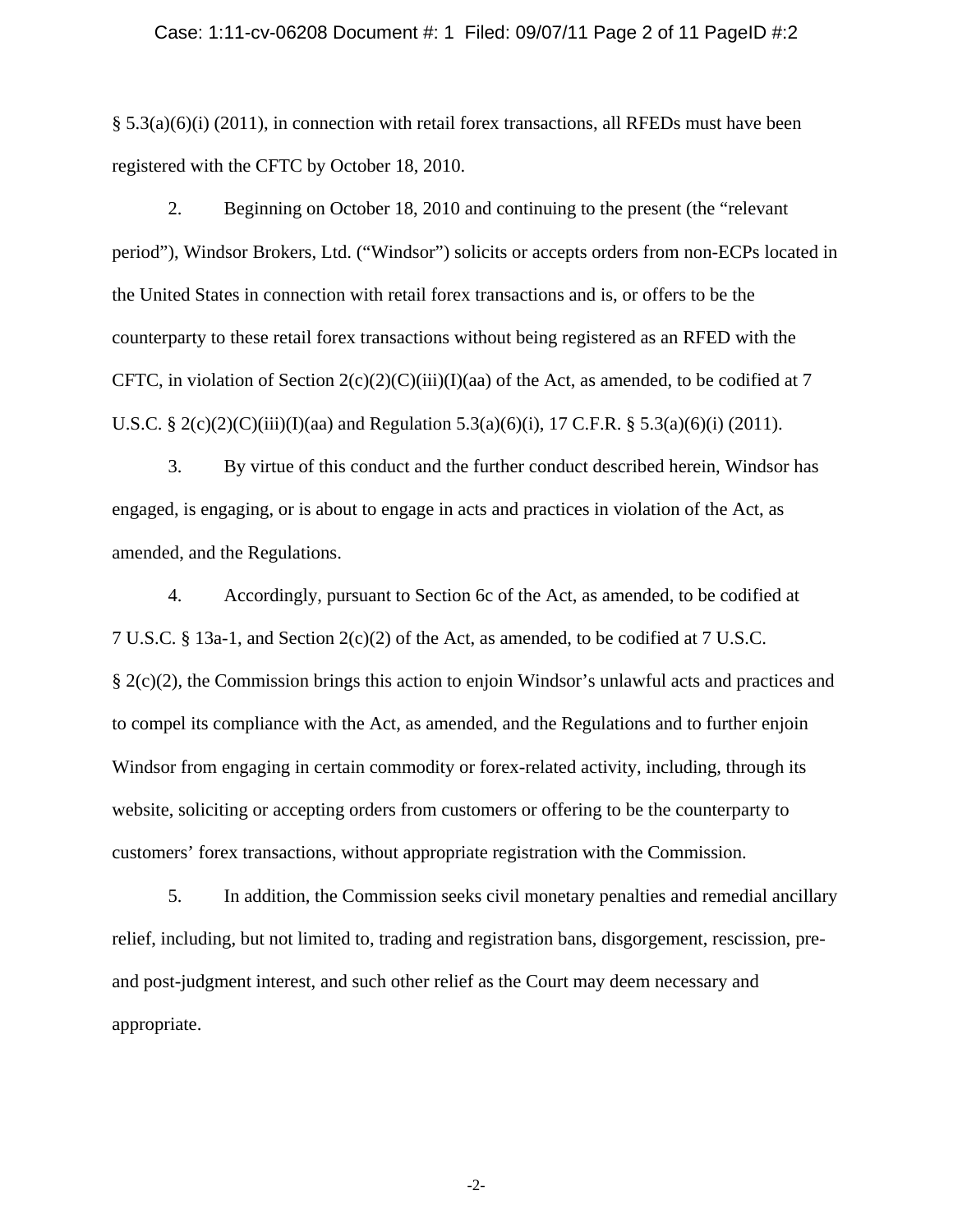#### Case: 1:11-cv-06208 Document #: 1 Filed: 09/07/11 Page 3 of 11 PageID #:3

6. Unless restrained and enjoined by this Court, Windsor likely will continue to engage in the acts and practices alleged in this Complaint and similar acts and practices, as more fully described below.

#### **II. JURISDICTION AND VENUE**

7. Section 6c(a) of the Act, as amended, to be codified at 7 U.S.C. § 13a-1(a), authorizes the Commission to seek injunctive relief against any person whenever it shall appear to the Commission that such person has engaged, is engaging, or is about to engage in any act or practice constituting a violation of the Act or any rule, regulation, or order thereunder.

8. The Commission has jurisdiction over the conduct and transactions at issue in this case pursuant to Section 6c of the Act, as amended, to be codified at 7 U.S.C. § 13a-1, and Section  $2(c)(2)$  of the Act, as amended, to be codified at 7 U.S.C. §  $2(c)(2)$ .

9. Venue properly lies with the Court pursuant to Section 6c(e) of the Act, as amended, to be codified at 7 U.S.C. § 13a-1(e), because Windsor transacts business in this District and certain transactions, acts, practices, and courses of business alleged in this Complaint occurred, are occurring, and/or are about to occur within this District.

#### **III. PARTIES**

10. Plaintiff **Commodity Futures Trading Commission** is an independent federal regulatory agency charged by Congress with the administration and enforcement of the Act, 7 U.S.C. § 1 *et seq*., and the Regulations thereunder, 17 C.F.R. § 1.1 *et seq.* (2011).

11. Defendant **Windsor Brokers, Ltd.** is a company that is located in Cyprus. Windsor's principal place of business is located at Windsor Business Center, 53 Spyrou Kyprianou Ave., 4004, Mesa Yitonia, Limassol, Cyprus. Windsor has never been registered with the Commission in any capacity.

-3-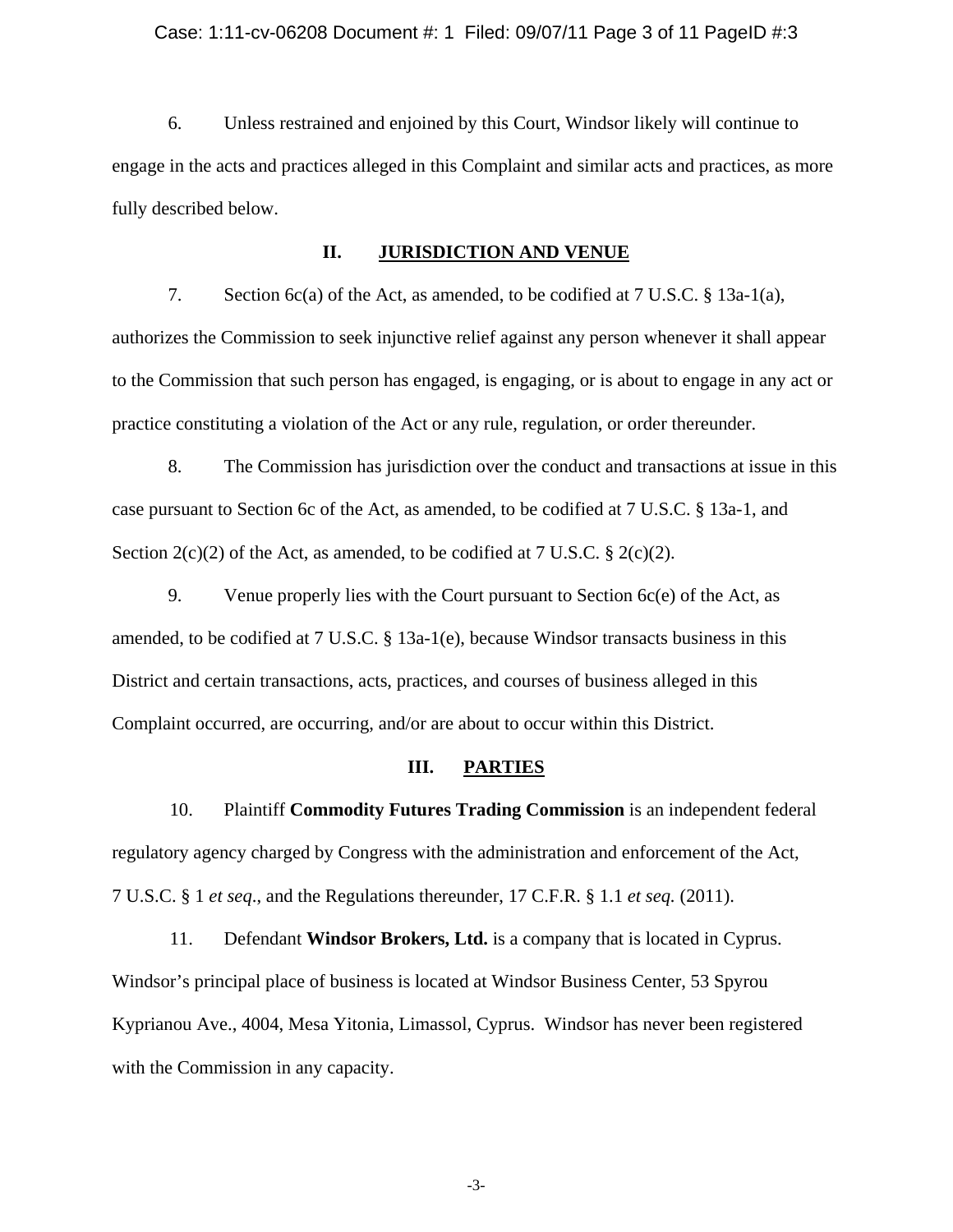#### **IV. STATUTORY BACKGROUND**

12. For the purposes of trading retail forex, a "retail foreign exchange dealer" is defined in Regulation 5.1(h)(1), 17 C.F.R.  $\S$  5.1(h)(1) (2011), as any person that is, or offers to be, the counterparty to a retail forex transaction, except for certain persons not relevant to this Complaint.

13. An ECP is defined by the Act, in relevant part, as an individual with total assets in excess of (i) \$10 million, or (ii) \$5 million and who enters the transaction "to manage the risk associated with an asset owned or liability incurred, or reasonably likely to be owned or incurred, by the individual." *See* Section 1a of the Act, as amended, to be codified at 7 U.S.C. § 1a.

### **V. FACTS**

14. On October 18, 2010, the Commission adopted new regulations implementing certain provisions of Dodd-Frank and the CRA. For the purposes of retail forex transactions, the new regulations, among other things, require RFEDs to register with the CFTC.

15. On information and belief, Windsor solicits or accepts orders from United States customers who are not ECPs to open leveraged forex trading accounts through its website, http://www.windsorbrokersltd.com. This website is hosted by a server located in San Antonio, Texas.

16. On information and belief, Windsor also solicits or accepts orders from United States customers who are not ECPs to open leveraged forex trading accounts through what it refers to as "Business Introducers" who are independent agents, both foreign and from the United States, who receive a commission for introducing clients to Windsor.

17. As advertised on its website, Windsor offers individual customers the opportunity to trade a variety of financial instruments, including forex, through one of five different types of

-4-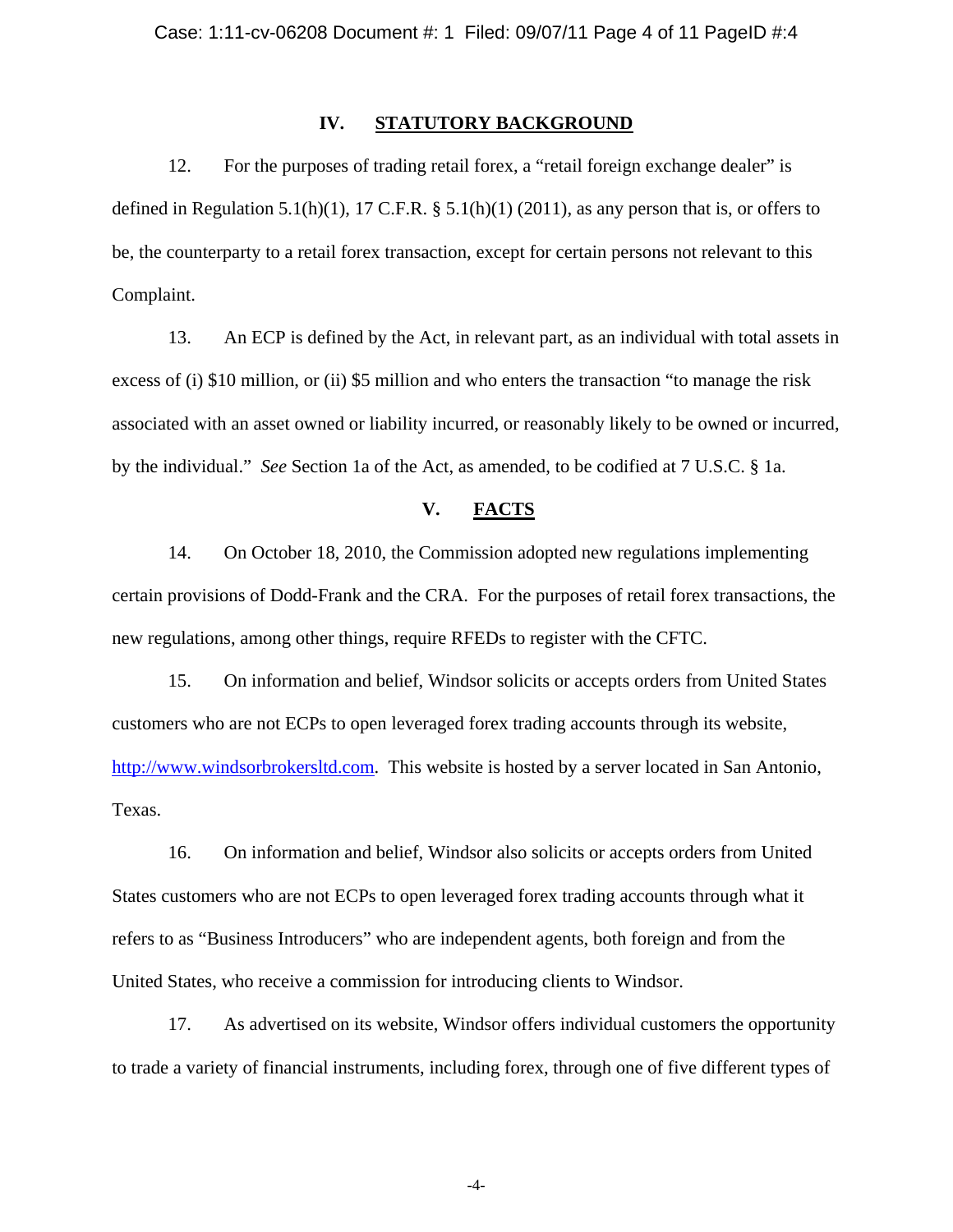#### Case: 1:11-cv-06208 Document #: 1 Filed: 09/07/11 Page 5 of 11 PageID #:5

accounts: an "Executive" account that requires an initial deposit of \$250,000; a "Mega" account that requires an initial deposit of \$5,000; a "Standard" account that requires an initial deposit of \$2,500; a "Mini" account that requires an initial deposit of \$250 and a "Micro" account that requires an initial deposit of \$100. The amounts required to fund these accounts are quoted in United States dollars.

18. Customers can open trading accounts by submitting information online through Windsor's website, by downloading the account opening documents from the website and mailing the completed documents to Windsor, or by completing account opening documents supplied to them by a "Business Introducer."

19. The Windsor Account Opening Documents include a Client Account Application Form, a "Client Account Agreement," a Risk Disclosure Statement, and an Online Access Agreement. These various documents describe the processes of entering trades, the rights and responsibilities of the client and Windsor, and various disclaimers and notices regarding customers' rights and responsibilities.

20. The Client Account Application asks that the prospective client enter certain information, such as her name, address, including country of residence, telephone and email contact information, and nationality.

21. Windsor fails to inquire whether its customers are ECPs although, in some instances, it asks customers to complete a "Know Your Client" (or "K.Y.C.") form. However, the K.Y.C. form only asks if customers have a net worth of "Less than \$100,000," "\$100,00 to \$250,000" or "More than \$250,000," and thus does not seek information sufficient to ascertain whether a customer is an ECP. In fact, Windsor allows individual customers who do not have total assets of \$5 million to open accounts.

-5-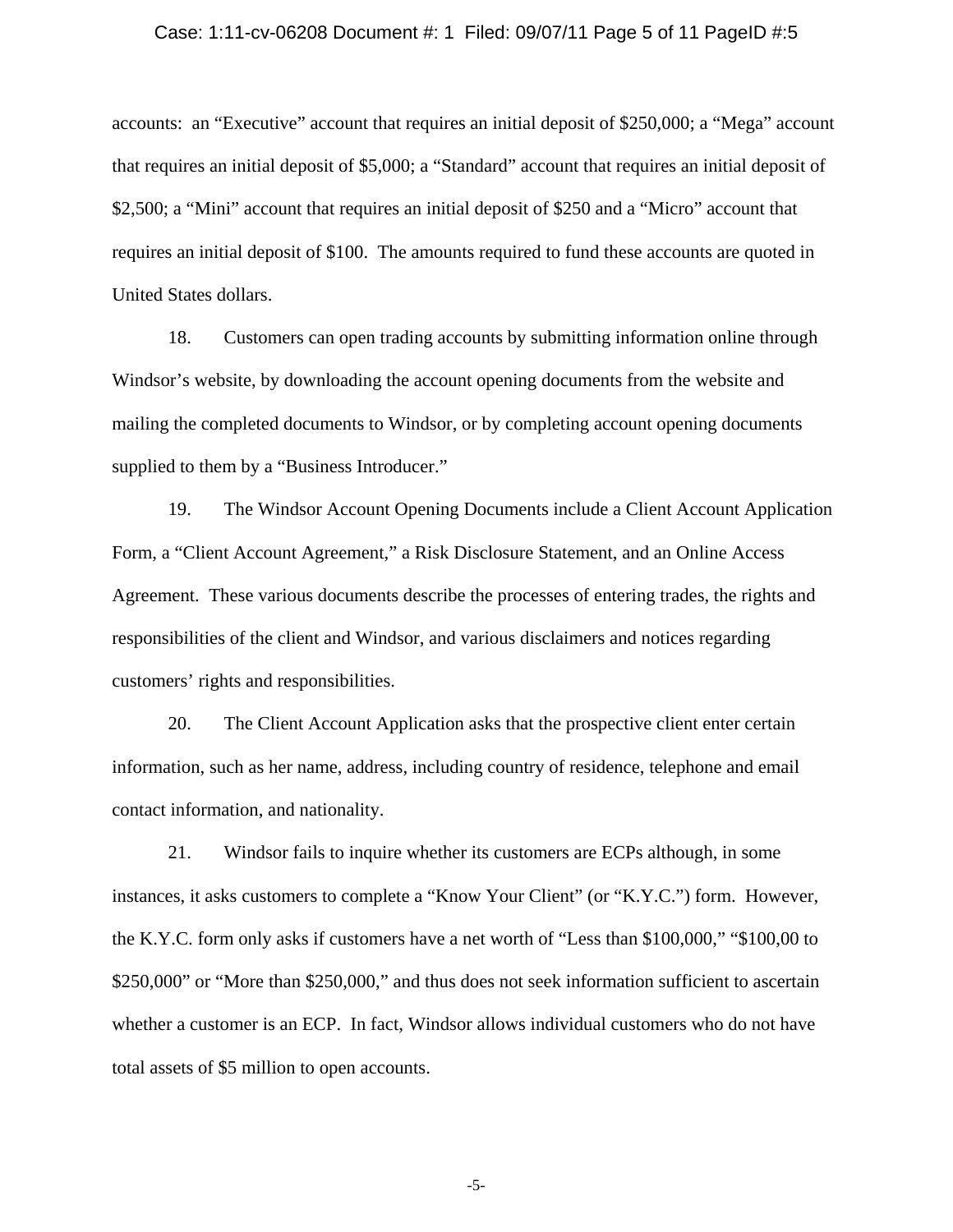#### Case: 1:11-cv-06208 Document #: 1 Filed: 09/07/11 Page 6 of 11 PageID #:6

22. To complete the account opening procedure, the customer must fund their account by using one of various options and may do so with any major currency; however, the amounts deposited by customers are automatically converted into U.S. dollars.

23. During the relevant period, Windsor has offered to act as a counterparty to and solicited and accepted orders from at least ten United States retail forex customers.

24. Windsor fails to inquire whether a prospective customer has the ability or the business need to accept foreign currency into his bank account.

25. On information and belief, the retail forex transactions Windsor engages in with non-ECP United States customers during the relevant period neither result in delivery within two days nor create an enforceable obligation to deliver between a seller and a buyer who have the ability to deliver and accept delivery, respectively, in connection with their lines of business. Rather, these retail forex transactions remain open from day to day and ultimately are offset without anyone making or taking delivery of actual currency (or facing an obligation to do so).

26. Thus, Windsor has been and is acting as an RFED and continues to do so by acting as a counterparty for United States customers to trade forex at Windsor.

27. By the date of the filing of this complaint, Windsor has not registered with the Commission as an RFED or in any other capacity.

28. Furthermore, Windsor is not exempt from registration.

-6-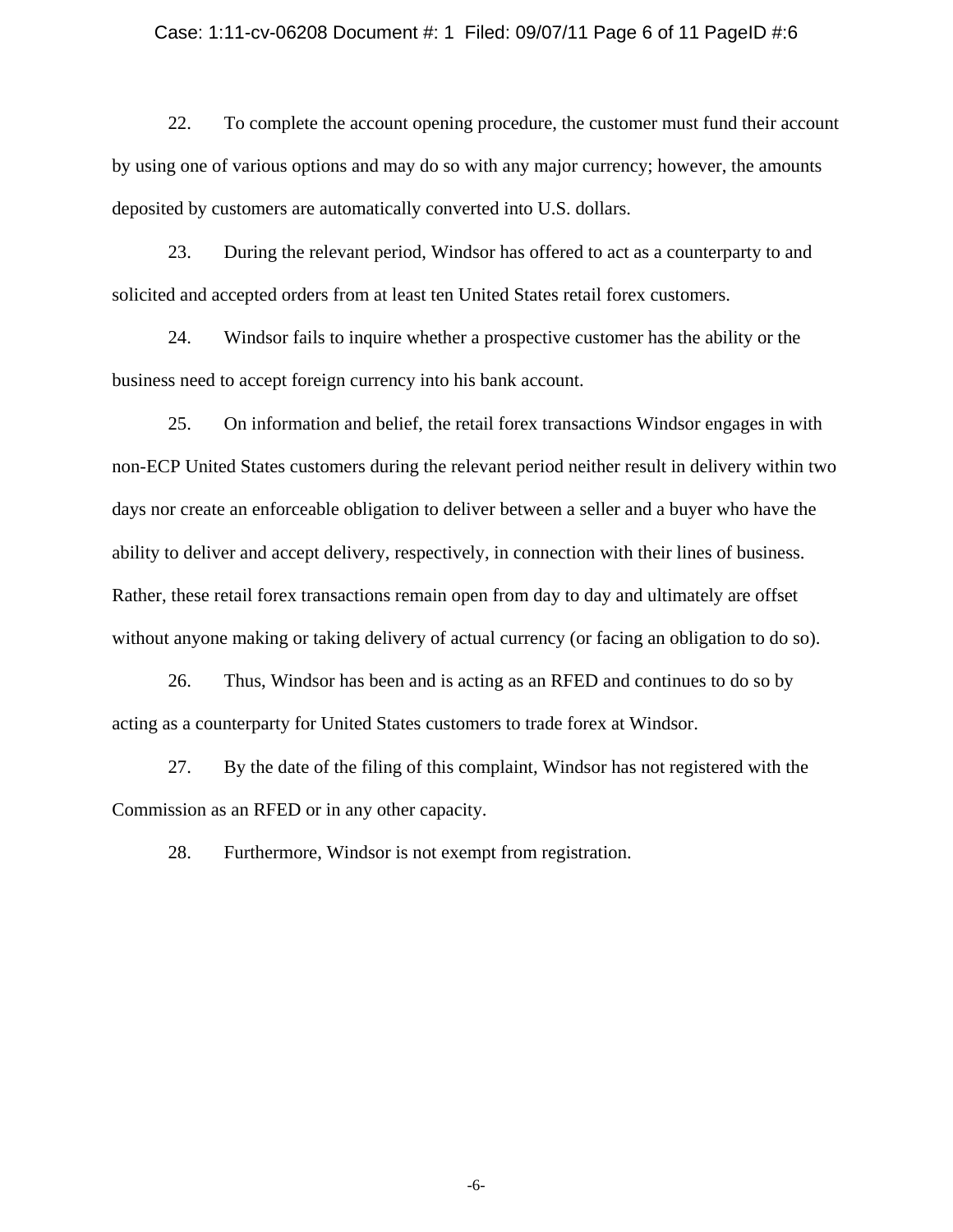Case: 1:11-cv-06208 Document #: 1 Filed: 09/07/11 Page 7 of 11 PageID #:7

## **VI. VIOLATIONS OF THE COMMODITY EXCHANGE ACT**

## **COUNT ONE: VIOLATION OF SECTION 2(c)(2)(C)(iii)(I)(aa) OF THE ACT, AS AMENDED BY THE CRA: FAILURE TO REGISTER**

29. Paragraphs 1 through 28 are realleged and incorporated herein.

30. During the relevant period, Windsor solicits and accepts orders from non-ECPs in connection with retail forex transactions at an RFED. Windsor engages in this conduct without being registered as an RFED, as required by Regulation 5.3(a)(6)(i), to be codified at 17 C.F.R. § 5.3(a)(6)(i), all in violation of Section  $2(c)(2)(C)(iii)(I)(aa)$  of the Act, as amended, to be codified at 7 U.S.C.  $\S 2(c)(2)(C)(iii)(I)(aa)$ .

31. Each day that Windsor engages in this conduct since October 18, 2010 is alleged as a separate and distinct violation of Section  $2(c)(2)(C)(iii)(I)(aa)$  of the Act, as amended, to be codified at 7 U.S.C.  $\S 2(c)(2)(C)(iii)(I)(aa)$ .

## **COUNT TWO: VIOLATION OF REGULATION 5.3(a)(6)(i) FAILURE TO REGISTER AS A RETAIL FOREIGN EXCHANGE DEALER**

32. Paragraphs 1 through 28 are realleged and incorporated herein.

33. During the relevant period, Windsor is, or offers to be, the counterparty to retail forex transactions without being registered as an RFED, in violation of Regulation 5.3(a)(6)(i), 17 C.F.R. § 5.3(a)(6)(i) (2011).

34. Each day that Windsor failed to register as an RFED since October 18, 2010 is alleged as a separate and distinct violation of Regulation 5.3(a)(6)(i), 17 C.F.R. § 5.3(a)(6)(i) (2011).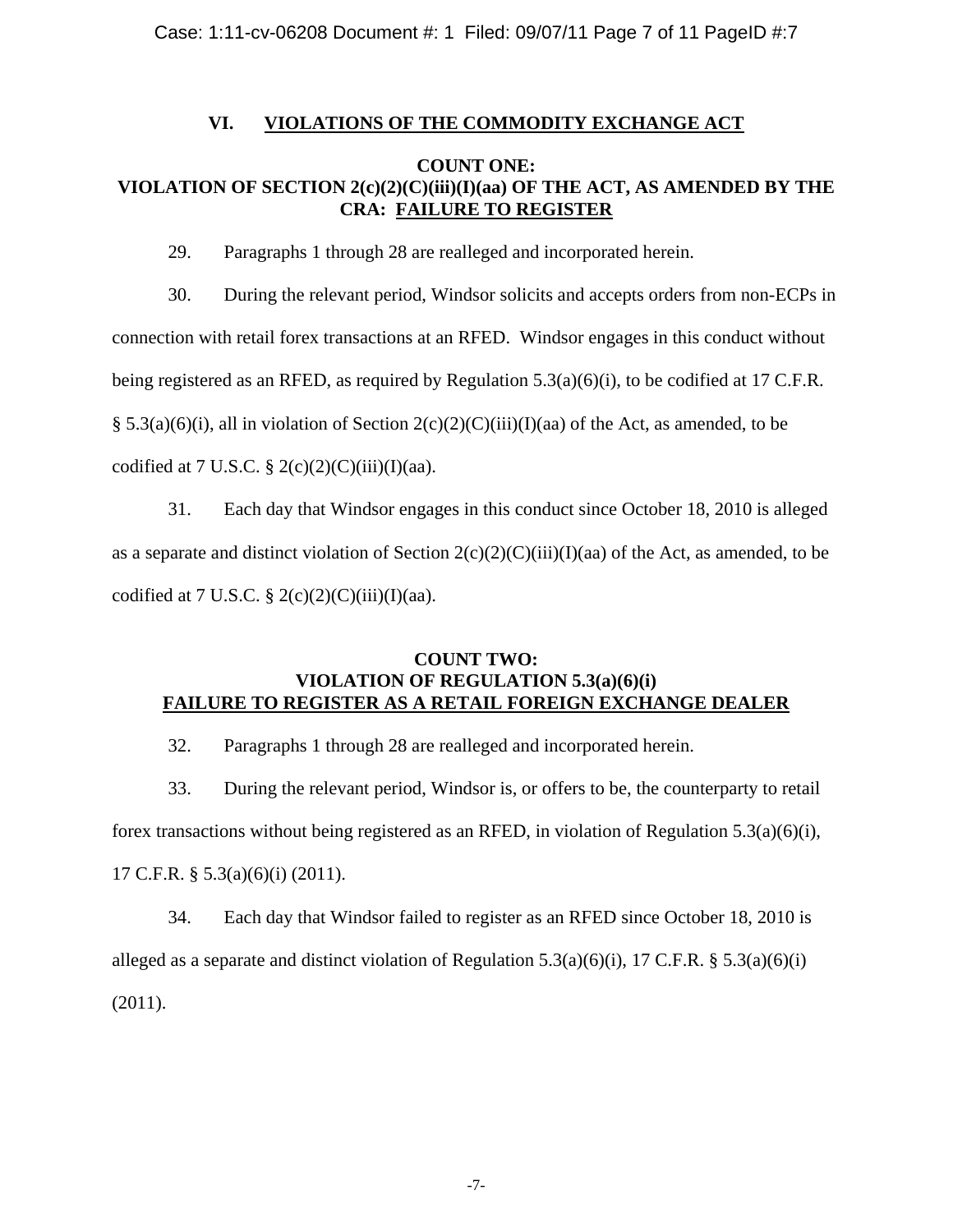#### **VII. RELIEF REQUESTED**

WHEREFORE, the CFTC respectfully requests that this Court, as authorized by Section 6c of the Act, as amended, to be codified at 7 U.S.C. § 13a-1, and pursuant to its own equitable powers, enter:

A. An order finding that Windsor violated Section  $2(c)(2)(C)(iii)(I)(aa)$  of the Act, as amended, to be codified at 7 U.S.C.  $\S 2(c)(2)(C)(iii)(I)(aa);$ 

B. An order finding that Windsor violated Regulation 5.3(a)(6)(i), 17 C.F.R. § 5.3(a)(6)(i) (2011);

C. An order of permanent injunction prohibiting Windsor, and any other person or entity associated with it, from engaging in conduct in violation of Section  $2(c)(2)(C)(iii)(I)(aa)$  of the Act, as amended, to be codified at

7 U.S.C. § 2(c)(2)(C)(iii)(I)(aa);

D. An order of permanent injunction prohibiting Windsor, and any other person or entity associated with it, from engaging in conduct in violation of Regulation  $5.3(a)(6)(i)$ , 17 C.F.R. § 5.3(a)(6)(i) (2011);

E. An order of permanent injunction prohibiting Windsor, and any other person or entity associated with it or its website, from operating its website while in violation of Section  $2(c)(2)(C)(iii)(I)(aa)$  of the Act, as amended, to be codified at 7 U.S.C. §  $2(c)(2)(C)(iii)(I)(aa)$ , and Regulation 5.3(a)(6)(i), 17 C.F.R. § 5.3(a)(6)(i) (2011);

F. An order of permanent injunction prohibiting Windsor and any successor thereof, from, directly or indirectly:

1) Trading on or subject to the rules of any registered entity (as that term is defined in Section 1a of the Act, as amended, to be codified at 7 U.S.C. § 1a);

-8-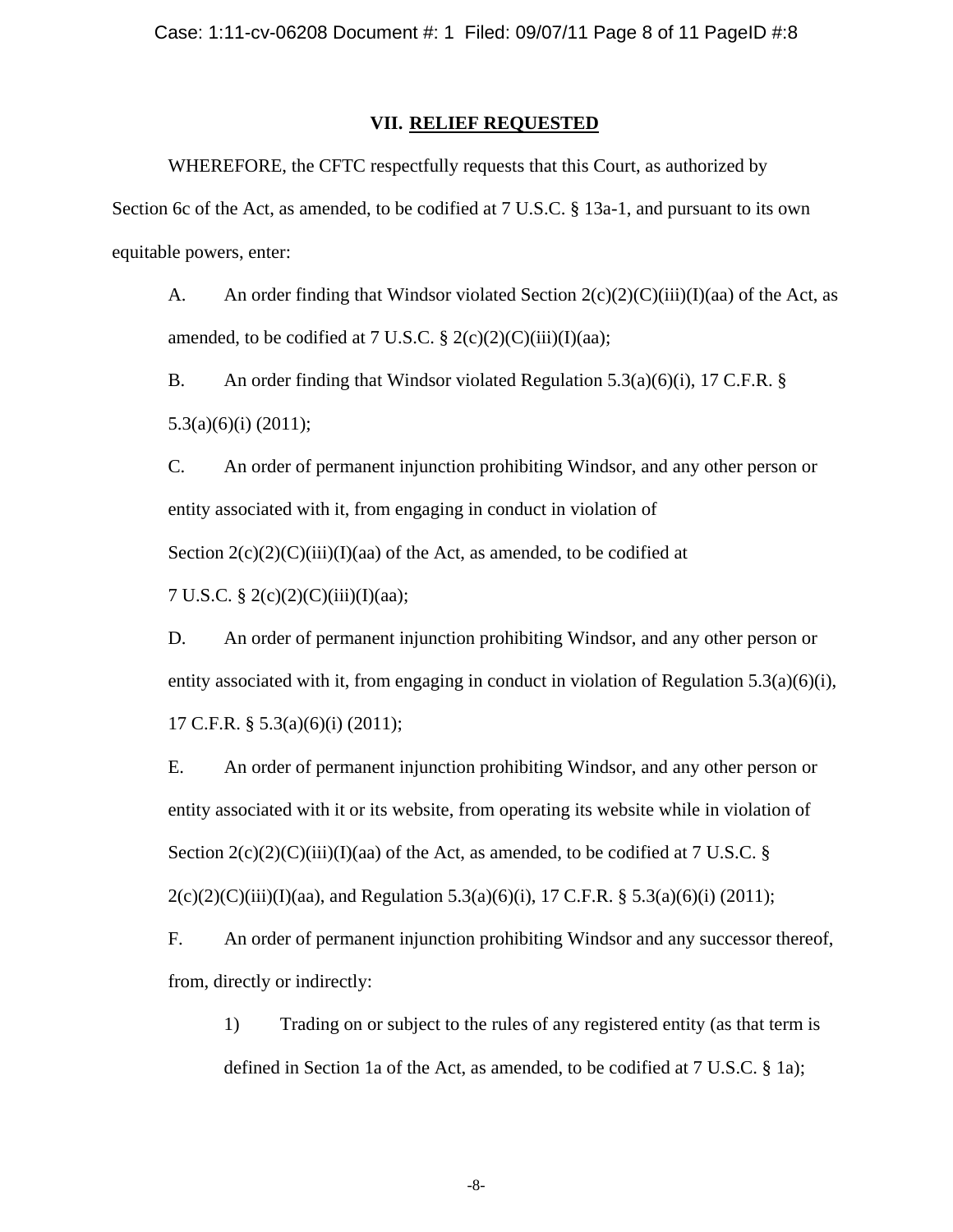2) Entering into any transactions involving commodity futures, options on commodity futures, commodity options (as that term is defined in Regulation 32.1(b)(1), 17 C.F.R. § 32.1(b)(1) (2011)) ("commodity options"), swaps, and/or foreign currency (as described in Sections  $2(c)(2)(B)$  and  $2(c)(2)(C)(i)$  of the Act, as amended, to be codified at 7 U.S.C. §§  $2(c)(2)(B)$  and  $2(c)(2)(C)(i)$  ("forex contracts") for its own personal account or for any account in which it has a direct or indirect interest;

3) Having any commodity futures, options on commodity futures, commodity options, swaps, and/or forex contracts traded on its behalf;

4) Controlling or directing the trading for or on behalf of any other person or entity, whether by power of attorney or otherwise, in any account involving commodity futures, options on commodity futures, commodity options, swaps, and/or forex contracts;

5) Soliciting, receiving or accepting any funds from any person for the purpose of purchasing or selling any commodity futures, options on commodity futures, commodity options, swaps, and/or forex contracts;

6) Applying for registration or claiming exemption from registration with the CFTC in any capacity, and engaging in any activity requiring such registration or exemption from registration with the CFTC except as provided for in Regulation 4.14(a)(9), 17 C.F.R. § 4.14(a)(9) (2011); and

7) Acting as a principal (as that term is defined in Regulation 3.1(a), 17 C.F.R. § 3.1(a) (2011)), agent, or any other officer or employee of any person

-9-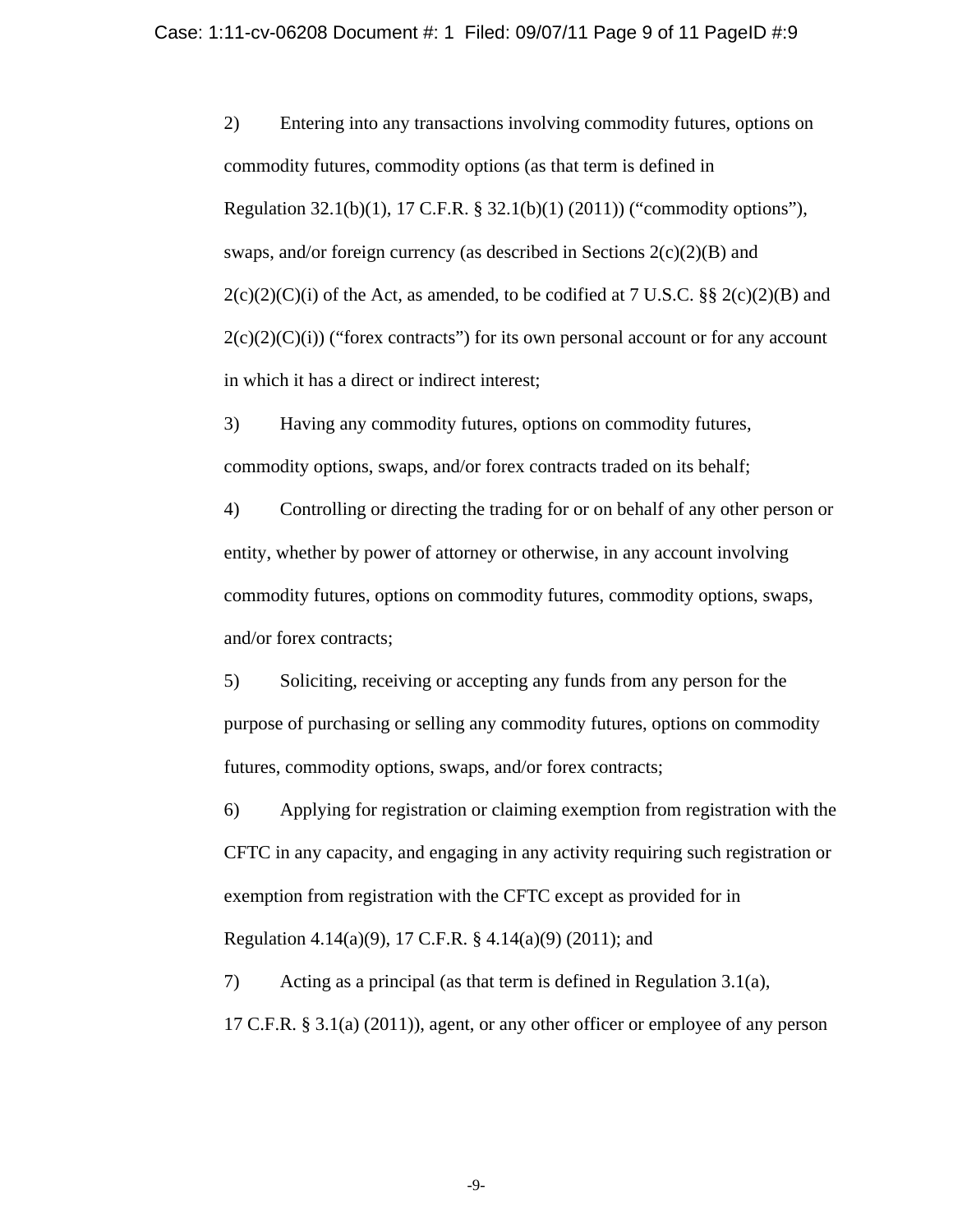#### Case: 1:11-cv-06208 Document #: 1 Filed: 09/07/11 Page 10 of 11 PageID #:10

registered, exempted from registration or required to be registered with the CFTC except as provided for in Regulation 4.14(a)(9), 17 C.F.R.  $\S$  4.14(a)(9) (2011).

G. Enter an order requiring that Windsor, as well as any of its successors, disgorge to any officer appointed or directed by the Court all benefits received including, but not limited to, salaries, commissions, loans, fees, revenues and trading profits derived, directly or indirectly, from acts or practices that constitute violations of the Act, as amended, and the Regulations, including pre and post-judgment interest;

H. Enter an order directing Windsor and any successors thereof, to rescind, pursuant to such procedures as the Court may order, all contracts and agreements, whether implied or express, entered into between it and any of the customers whose funds were received by them as a result of the acts and practices, which constituted violations of the Act, as amended, and the Regulations as described herein;

I. Enter an order requiring Windsor to pay civil monetary penalties under the Act, to be assessed by the Court, in amounts of not more than the higher of: (1) triple its monetary gain for each violation of the Act, as amended, and the Regulations or (2) \$140,000 for each violation committed on or after October 23, 2008;

J. Enter an order requiring Windsor to pay costs and fees as permitted by 28 U.S.C. §§ 1920 and 2412(a)(2) (2006); and

K. Enter an order providing such other and further relief as this Court may deem necessary and appropriate under the circumstances.

September 7, 2011

Respectfully submitted,

# COMMODITY FUTURES TRADING COMMISSION /s/ Susan B. Padove

-10-